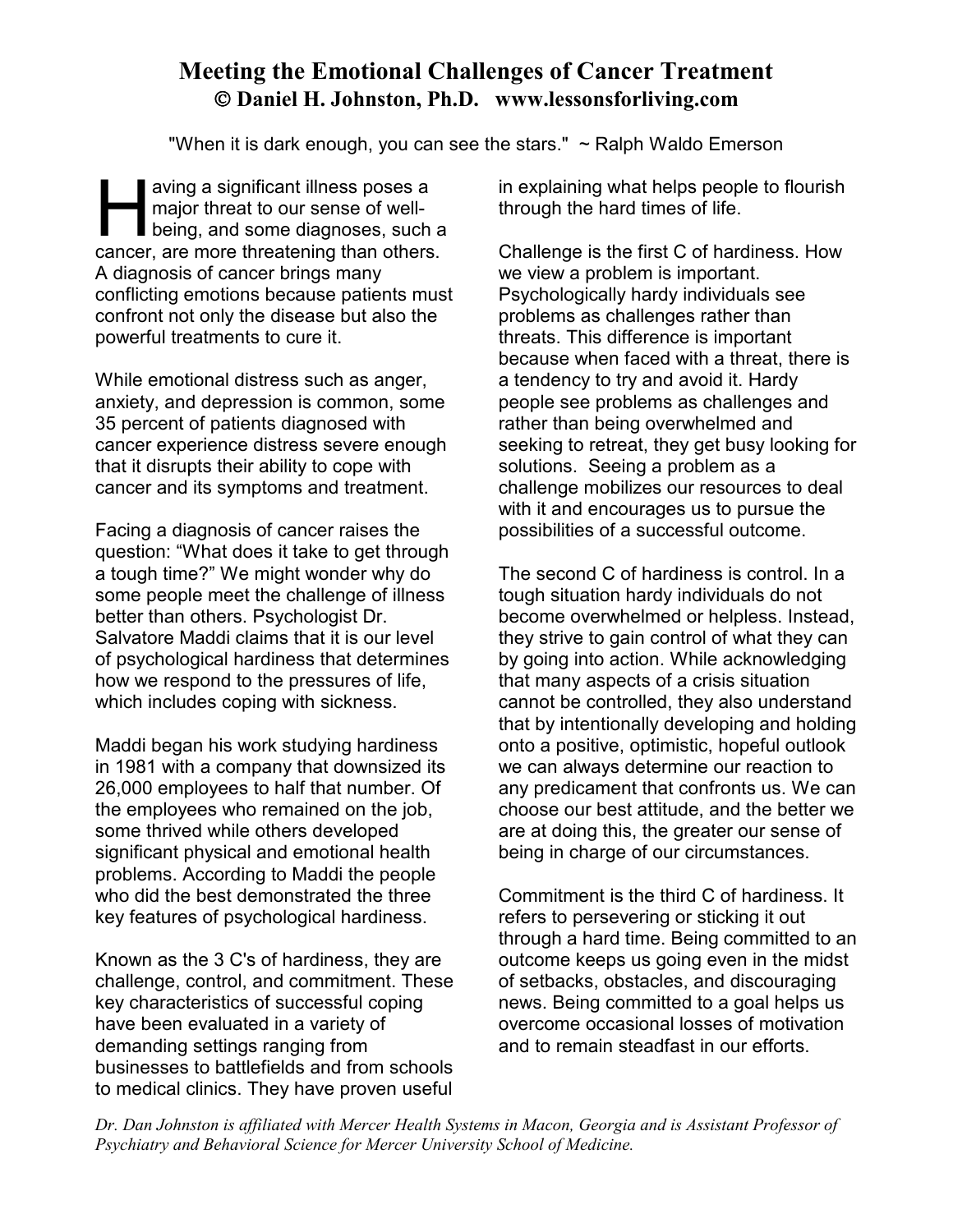sychologically hardy individuals who confront cancer are able to transform the threat into a *challenge*. Sychologically hardy individuals who<br>confront cancer are able to<br>transform the threat into a *challenge*<br>When they receive the diagnosis, they do not give up in despair but look for what they can do to help regain their health. They plan for success and look for ways of understanding their illness that offer hope. Hardy patients find a meaning and purpose in what they are going through that motivates them to keep moving forward.

Rather than feeling helpless, hardy cancer patients demonstrate *control* by becoming active participants in making decisions about the type of treatment they will seek. They also seek out resources for information about their cancer knowing that being well informed gives them a greater sense of power. Furthermore, knowledge of what is coming means that they can get ready. For example, chemotherapy patients facing possible hair loss prepare in advance by acquiring wigs and scarves long before they are needed. Being prepared *is* being in control. Other patients gain control by learning relaxation and meditation techniques that not only help to alleviate the anxiety of treatment but also to reduce some of the potential side effects of chemotherapy such as nausea.

Emotionally hardy patients show their *commitment* by persevering in treatment. They keep to their plan of treatment even on difficult days. Commitment is also seen in a determination to keep life as normal as possible by continuing to do what they enjoy. They stay active, knowing that physical exertion will build their energy reserves. Hardy patients don't withdraw and isolate themselves but are determined to maintain relationships by reaching out to others, and because they are deeply dedicated to facilitating their healing, they work at understanding and expressing their

emotions. While remaining strongly independent, hardy patients are able not only to allow others to help them, but to also ask for help when they need it.

The 3 C's of hardiness are fundamental in enabling cancer patients to maintain a hopeful outlook. This is vitally important because optimism, having an attitude of hopeful expectation for positive results, is recognized as a key ingredient in the process of healing.

re you an optimist or a pessimist? Is the glass half empty or half full? Do you see the doughnut or the hole? The you an optimist or a pessimist? Is<br>the glass half empty or half full? Do<br>What is your usual point of view in life? Is it the bright side or the dark side? Which is the best way to be? There is a saying about optimists; they may not live longer than pessimists, but they have more fun. And, it is jokingly said about pessimists that they don't live longer than optimists, but their overly negative outlook just makes it seem that way.

We now know from recent research at the Mayo Clinic that optimists live both better and longer than pessimists. When a group of ordinary people was followed over a thirty-year period it was found that attitude and outlook influenced health. Those people with more positive attitudes were happier, healthier, and living longer. Those with negative pessimistic attitudes were not only unhappier but had a 19% greater risk of premature death.

So, you see, attitudes are important.

Each thought arising in our brain carries chemical messengers throughout our body. Positive thoughts are associated with messengers that build the immune system, and negative thoughts have chemical components that can wear it down. Over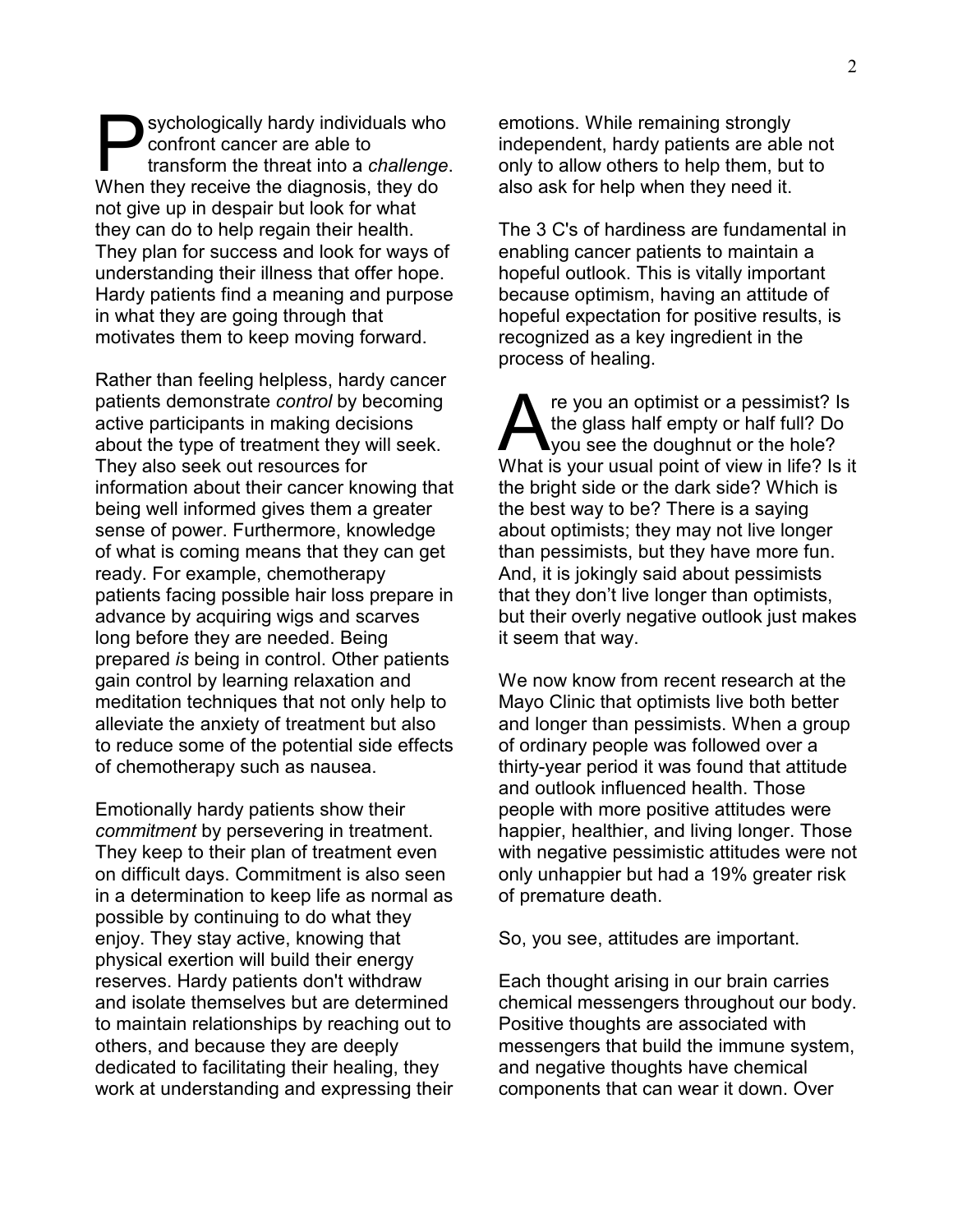time pessimistic thinking may compromise our immune systems, and the doorway to physical illness may be opened. The good news is that we can change our attitudes. We can learn to be more optimistic.

le all live in a difficult world, but it is not the difficulties and misfortunes alone that harm us. It **is not the difficult world, but it** is not the difficulties and misfortunes alone that harm us. It is our perception of them. It is what we tell ourselves about them. It is what the Voice of Conscience says that is crucial. The Optimistic Voice of Conscience tells us the best while the Pessimistic Voice points out the worst.

We all have such an inner Voice, and it is more or less optimistic. If this Voice is already positive, we can strengthen it. If the Voice is negative, we can change it. We can become "intentional" optimists, however hard work is required. Being negative is easier, but it is not as healthy.

The key skill in optimism is talking sense to yourself. Learn to catch the Pessimistic Voice in action and challenge it. Don't let it drone on and on about how terrible everything is, and how you will never get better. Start paying attention to what you say to yourself. You may have automatic hopeless responses of which you are unaware.

Listen for the voice of doom and despair and challenge it. When you hear it saying, "You never succeed," ask, "Is this true? How do I know? What is the evidence?" When you hear, "Nothing ever goes your way," Call time-out. Is it really true that nothing has ever gone your way? No! This is negative exaggeration, and you can challenge this self-talk. The best way to do so is by confronting what is known as the 3 P's of a pessimistic mindset.

The first *P* of pessimism stands for personalization. If we are pessimistic, when something bad happens, we personalize it by overly focusing on questions such as "Why me?" and "What did I do to deserve this?" As a result, we may blame and criticize ourselves for being in our circumstances. We think, "If only I had not done such and such, then I would not be in this bad situation." Looking for what we may have done wrong is a waste of time and can mire us in useless self-pity. Taking things personally is nothing more than a building block for the negative emotion of despair.

The second *P* stands for pervasive, as when we take a bad situation and spread it over all aspects of our lives. We start thinking; "This (whatever it may be) ruins everything," as we overlook the fact that many aspects of our lives are unchanged. While we may not like what is happening, if we look around, we will most likely find that the birds still sing, the sun rises, and people still love us. Everything in our lives is not affected unless we make it so in our minds. We can choose to be optimistic by intentionally focus on what is right rather than what is wrong.

Permanent is the third *P* of pessimism, and this refers to the tendency to assume that something bad will never change. If we convince ourselves that a negative situation will not improve, we begin to believe that it will last forever, and that we are doomed. However, we are only doomed if we continue this kind of thinking, and, fortunately for us, we can always change our thinking by focusing our mind on the positive.

We think ourselves into pessimism, and we can think ourselves out of it, but we must think about how we think to do so. If you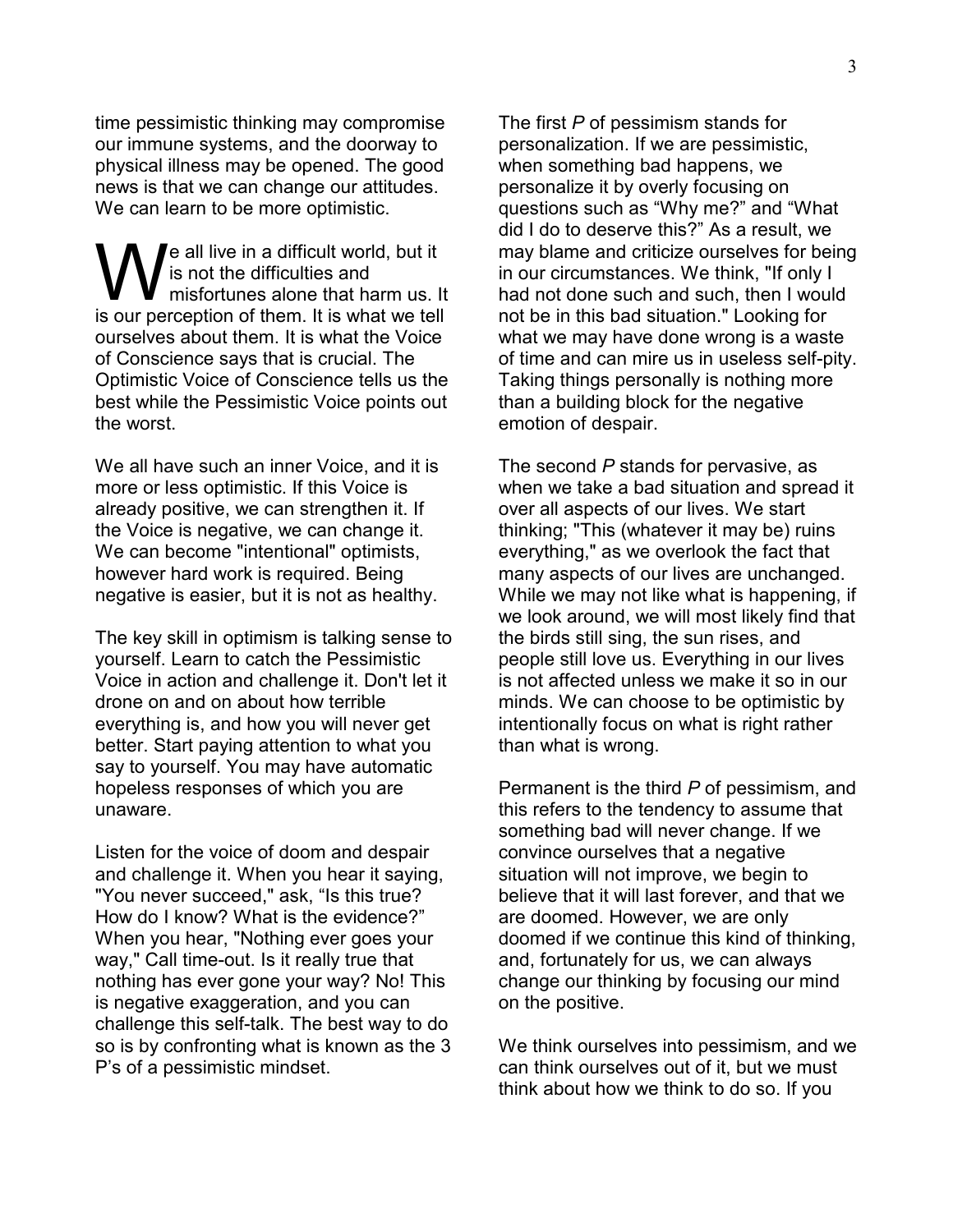teach yourself to think more optimistically, life will go better no matter what your circumstances. Do this and you will be engaged in the practice of resiliency.

n physics, resiliency is the ability of a material to quickly return to its original In physics, resiliency is the ability of<br>
material to quickly return to its origin<br>
form after being bent, stretched, or<br>
twisted, Beychological resiliency is a twisted. Psychological resiliency is a similar concept. It is the ability of people to return to normal by bouncing back from the ups and downs of life.

Your level of psychological resiliency depends upon three key features.

As already suggested, the first is attitude. Resilient people consistently choose to have a hopeful expectation for positive results. This expectation does not discount the negative events of life, but intentionally and realistically looks for the best outcome in any situation. It is this looking for the best that pulls resilient people through hard times and puts them back into shape.

The second element of resiliency lies in knowing how to manage stress. Life is naturally stressful and resilient people know how to take purposeful action to control it. They avoid whatever stress they can by saying "no" and setting limits, but they also practice unwinding from stress. Such unwinding may be through physical exercise, as with a daily workout at the gym, or it might involve the practice of meditation, tai chi, or yoga. Unwinding from everyday stress can be as simple as taking a slow, mindful walk through the neighborhood.

The third characteristic of resilient people is that they enjoy life by making the intentional choice to participate in it. Resilient people accept the fact that on some days you don't "feel" like going to

work, cleaning the house, or attending a party. However, they also know that it is important to do these things whether or not you feel like it.

Each day should provide a sense of accomplishment and joy. This means that it is important to both have fun and to get something done. The accomplishments and joys do not have to be sensational and may be as basic as making the bed and petting your dog. It is primarily the appreciation of such simple joys and accomplishments that keeps life in balance. Resilient people know this so they intentionally engage in the daily practice of enjoyment.

If you want to be more a resilient person, try these three steps. Choose your best attitude, learn to manage your stress, and then have some fun on purpose. Engaging in resiliency will facilitate the process of healing.

ealing is more than just recovering health. It is a way of living that rejuvenates life with energy and ealing is more than just recovering<br>health. It is a way of living that<br>rejuvenates life with energy and<br>purpose needed to help us to get through a difficult time. When we are ill and seeking to regain our health, we must take good care of ourselves at four essential levels of living.

First, there is the level of the body, and this is what we usually focus on. We seek to make the body well and to be physically healthy. This involves nutrition, exercise, and following your physician's recommendations for treatment. The other three levels of healing are the emotional, mental, and spiritual levels.

On the emotional level, healing is to be able to accept all of our emotions without judgment and to express them properly to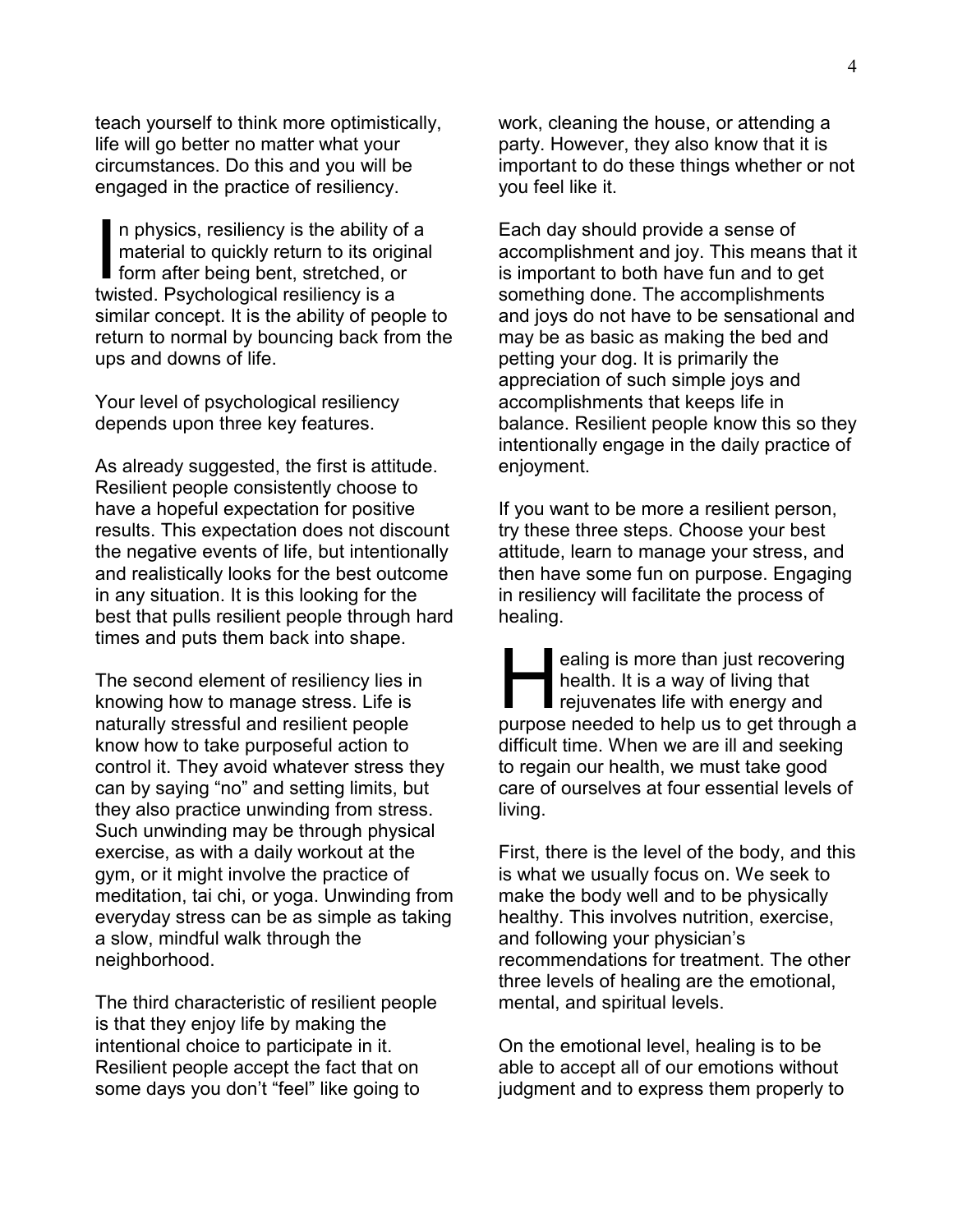others. It is not to lock them up inside and let them fester. It is not to have emotional explosions. It is not holding back from showing tenderness and love. Emotional healing is being aware of what you feel and being able to engage the emotion. Emotional healing lets us live fully and deeply.

The mental level refers to our thinking. It is about our attitudes, beliefs, and values. Mental healing comes with having the proper perspective on what you are experiencing. It is to understand clearly what is happening and to face it with a positive, realistic attitude. It is to avoid confusion and elaborate, worrisome fantasies of what might go wrong. Mental healing keeps you focused in the moment and provides the wisdom needed for daily living.

The spiritual level can bring a deep sense of meaning and purpose and provide a sense of connection to all that is. This level centers you with that which is greater than you—a "higher power." With spiritual balance you look with awe on the simplest events of life and appreciate the beauty of the smallest moment. No longer feeling isolated, you look at the world through the eyes of love and ask, "What can I do for others?"

Consider the following questions as your guides to daily living.

- What are you doing today for your physical health?
- How are you opening to and expressing your emotions today?
- Today, how will you calm your mind and become focused?
- What is your spiritual practice for today? How will you enliven life?

Healing occurs when we accept the reality of whatever confronts us while continuing to put our energy into living a full life. Engage the four levels of healing every day, and you will be taking important steps toward your own recovery.

llness can teach us things about ourselves that we did not know. It can llness can teach us things about<br>ourselves that we did not know. It can<br>show us our strengths, and help us<br>establish our priorities for what really establish our priorities for what really matters.

People often live through a crisis of illness and later claim that their life was changed for the better because they learned how to make fundamental life style changes. They report becoming more open and accepting of themselves and others, as well as developing a deeper sense of peace. In essence, they learned how to thrive in the face of adversity.

Thriving refers to an ability to benefit and grow from a difficult experience, so that you are able to function stronger, better, and more joyfully than you did prior to facing hardship. When you confront illness, set your goal to be a person who is able to thrive through adversity by:

- Using the 3 C's of hardiness.
- Learning to be more optimistic.
- Avoiding the 3 P's of pessimism.
- Practicing your resiliency skills.
- Working everyday to meet your needs at each of the four levels of healing.

Once you become a person who is able to thrive in spite of adversity, you will reap the profound benefits of Jonathan Swift's blessing.

*"May you live all the days of your life."*